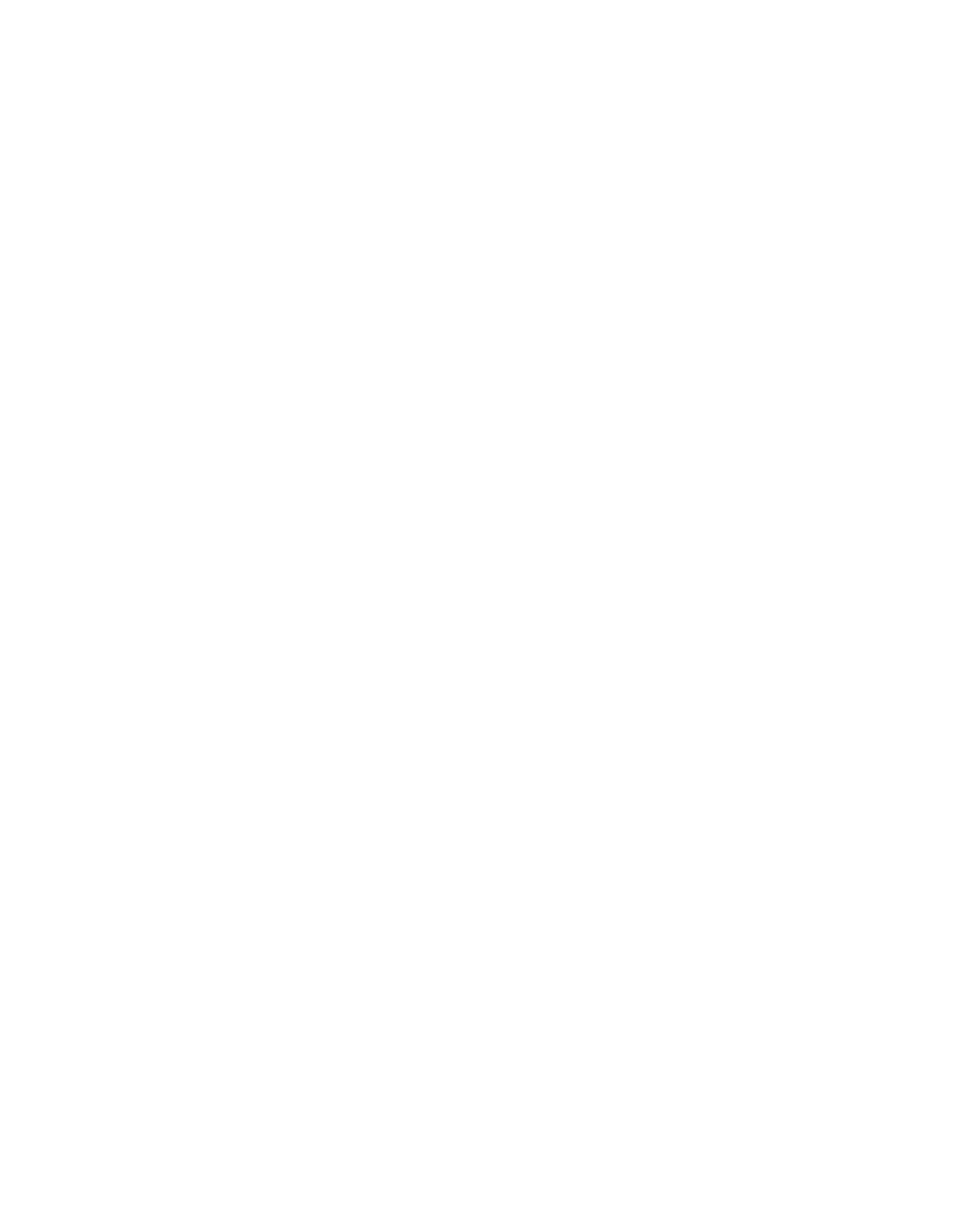Cable mining shall be performed on a building-bay-by-building-bay basis to the extent possible and practicable. A building bay is an approximate 400 FT<sup>2</sup> area bordered by building columns and/or walls. Cable mining shall begin at low cable pile-up areas and proceed towards heavy pile-up areas.

Cable mining shall begin with switchboard and other miscellaneous cable racks. Cable racks containing only power cable shall be mined last unless otherwise instructed by SBC. For multistory buildings, cable racks containing only power cable shall be the last type of cable rack to be mined on a given floor.

Cable mining in multistory buildings should begin on the upper most floors and proceed towards office power plants. Cable shall be mined from all horizontal cable racks before it is mined from vertical racks leading to another floor.

#### **DANGER: Cable shall never be mined from cable racks at cable holes unless the cable holes covers have been removed.**

All covers and firestopping material shall be removed from cable holes before mining cable from between building floors. Cable holes shall be vacuumed free of dust and debris before the their bottom cover plate(s) are removed.

Mining vertical cable between floors shall be accomplished incrementally to avoid entire runs of cable being unsupported simultaneously. To accomplish this, no more than one-half of the supports for vertical cable runs between floors shall be removed at a time. Accordingly, the top portion of a cable rack shall be mined and the remaining working cables redressed to the cable rack before the lower portion of the cable rack is mined.

## *7.5 Temporary Cable Supports*

All in-service cable shall be adequately supported during the cable mining process. To minimize the introduction of stress to the conductors of working cable, horizontal cable runs shall not be allowed to sag more than 4 inches between cable supports.

The cable strap sizes and maximum cable pileup requirements shown in Table B shall be followed when supporting in service cable to or from cable support structures.

| Table B       |                      |                          |                 |              |
|---------------|----------------------|--------------------------|-----------------|--------------|
| Minimum Strap | <b>Bundled Cable</b> | Layered Or Secured Cable |                 |              |
| Width         | <b>Diameter</b>      | Power Cable              | $<$ 1'-8" Racks | >1'-8" Racks |
| 4 !!          | $<$ 3"               |                          |                 |              |
| ייר           | $3"$ to $<6"$        | -                        |                 |              |
| 3"            | $6"$ to $< 10"$      |                          |                 |              |
| 4"            | >10"                 | 2 Layers Or              | 3" Pile-Up      | 2" Pile-Up   |
|               |                      | 2-1/2" Pile-Up           |                 |              |

Note: 2 and 3 inch strap widths may be a combination of adjacent I inch wide straps. 4-inch strap widths may be a combination of adjacent 2-inch wide straps. Rope and lacing cord shall not be used as a temporary cable support.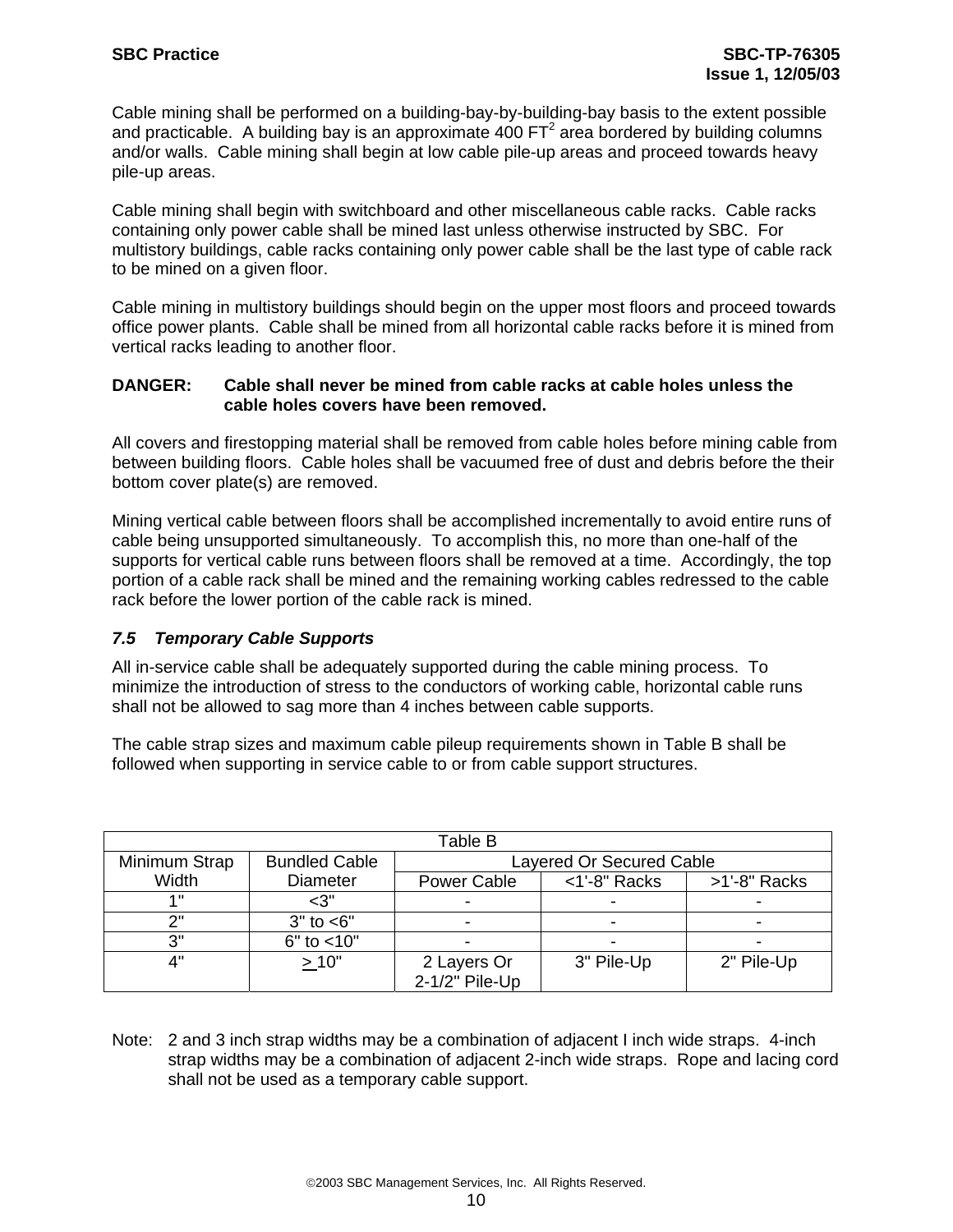## *7.6 Elevating Cable*

#### **DANGER**: **Cable mining contractors shall make absolutely certain elevated cable will not come in contact with any metallic object while it is being returned to its cable rack.**

All cable elevating/hoisting activity shall be accomplished according to the cable support requirements specified in Table B. Cable shall never be elevated more than is necessary to access the cable to be removed.

Elevated cable shall be returned to the cable rack immediately after buried cable is mined and during prolonged periods of work stoppage such as during week ends. For this reason, cable mining involving elevated cable should be planned and accomplished by a single and continuous work effort.

Depending on the methods used, hoisting or elevating cable from their cable racks may introduce undesirable horizontal stress to the office auxiliary framing arrangement. For this reason temporary grids of auxiliary framing or other structurally appropriate apparatus should be temporarily installed for hoisting or elevating cable.

When existing office auxiliary framing will be used for hoisting or elevating cable runs, it shall be stiffened by the addition of temporary structural members so that it does not deflect inwards towards the cable load. Hoisting apparatus shall never be attached to office cable racks.

Attachment of hoisting apparatus to auxiliary framing support rods shall be avoided whenever possible. When necessary, attachment of hoisting apparatus to hanger rods shall only be done at the rod's point of attachment to the ceiling or auxiliary framing. Auxiliary framing support rods shall not be used for the temporary support of cable bundles larger than 9", or layered type power cable runs.

Vertical to horizontal cable rack fabrications at the underside of cable holes in building floors shall be temporarily supported by auxiliary framing or other structurally appropriate apparatus when cable mining will occur on the vertical rack on the floor above. These cable rack supports shall be in place before cable supports (stitching and/or clips) are removed from vertical racks on the floor above.

## **8 CABLE MINING JOB METHODS OF PROCEDURES (MOP)**

A detailed MOP shall be prepared by the cable mining contractor in accordance with TP76300 for both, the office cable rack survey and cable mining portions of a job. The MOP shall include:

- A. The working hours the contractor will normally be in the office,
- B. A description of work barriers the contractor is responsible for providing,
- C. A general description of how the cable mining project will be sequenced, including specific requests or restrictions imposed by SBC,
- D. An expected schedule of when and where work activity will occur throughout the building,
- E. A description of methods to be used to provide temporary cable support structures, and
- F. A description of the methods to be used to hoist or elevate working cable.
- **Note:** Items C and D above are intended to help associate office alarms generated during cable mining activities.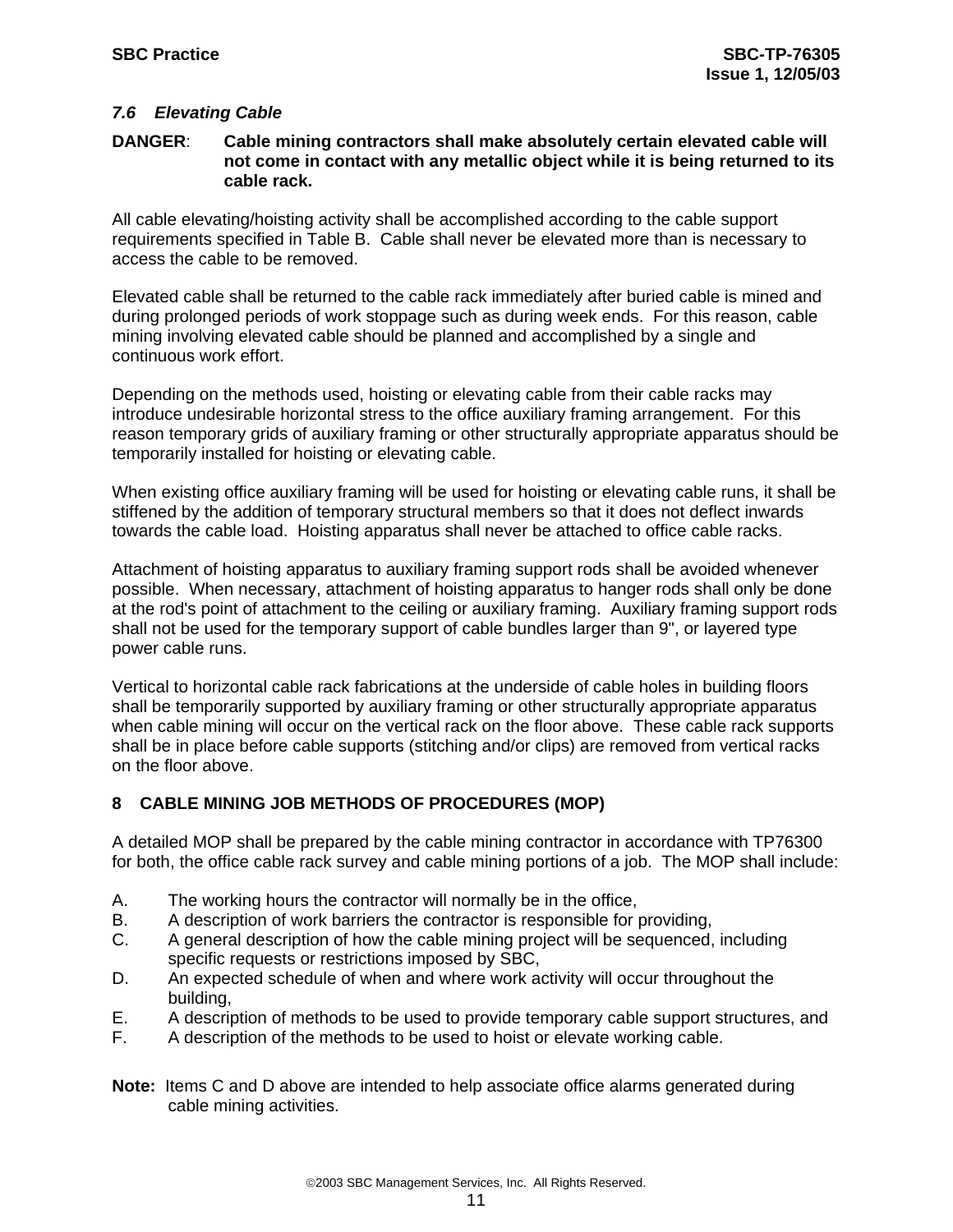#### **9. FIGURES AND SKETCHES**



### **Figure 1. Additional Cable Support To Prevent Cable Sag**

**Figure 2. Auxiliary Support For Inverted Horizontal Cable Runs** 



NOTE: THREADED RODS TO BE REPLACED WITH LONGER RODS WHEN ADDITIONAL CABLE IS INSTALLED, OR RODS WHICH WILL ACCOMMODATE THE ULTIMATE CABLE PILEUP MAY BE PROVIDED INITIALLY IF THEY ARE EQUIPPED WITH GUARDS AS SHOWN IN FIG.5.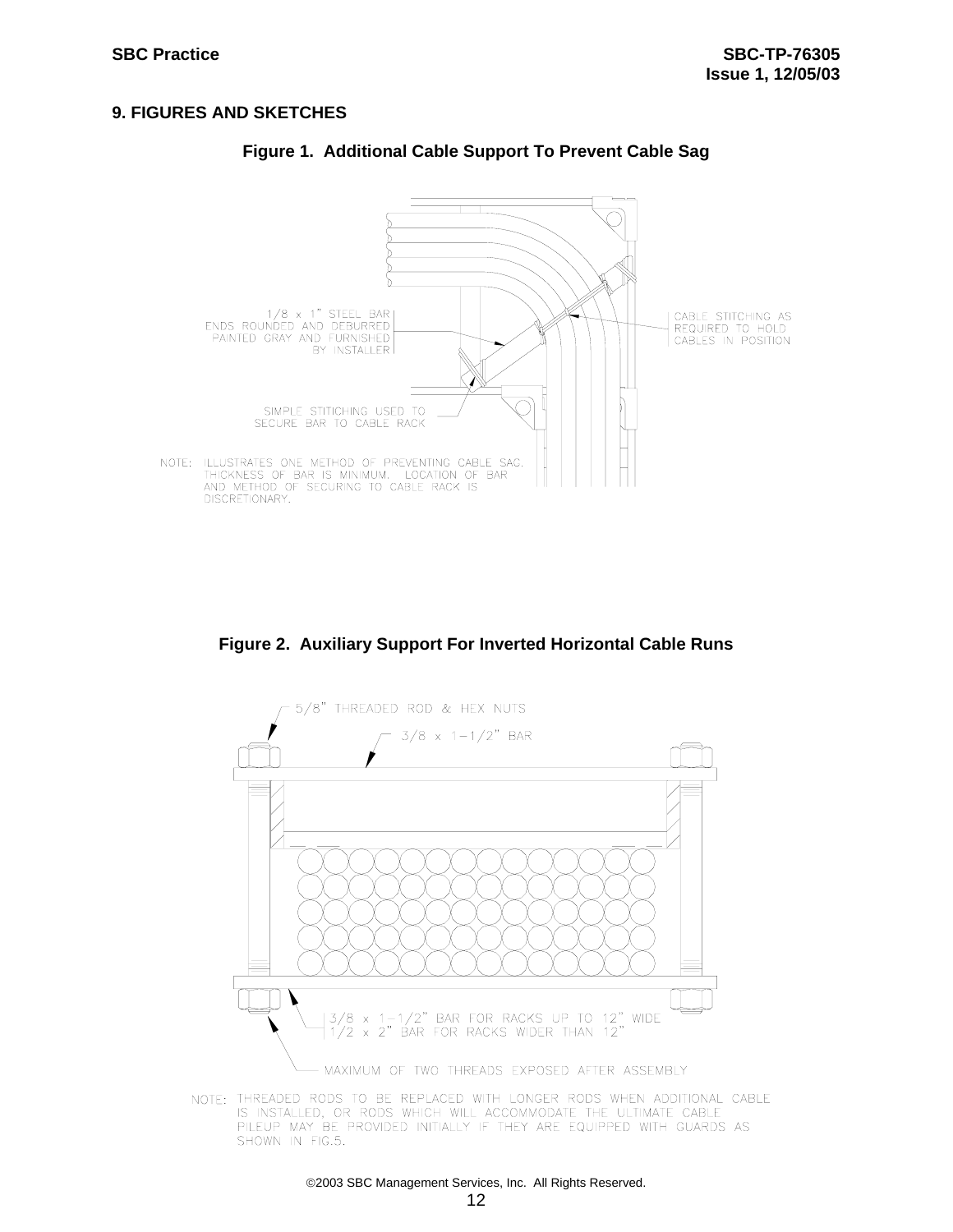



POWER OR SWITCHBOARD CABLE RUNS CABLES FROM SECURED OR UNSECURED HORIZONTAL RUNS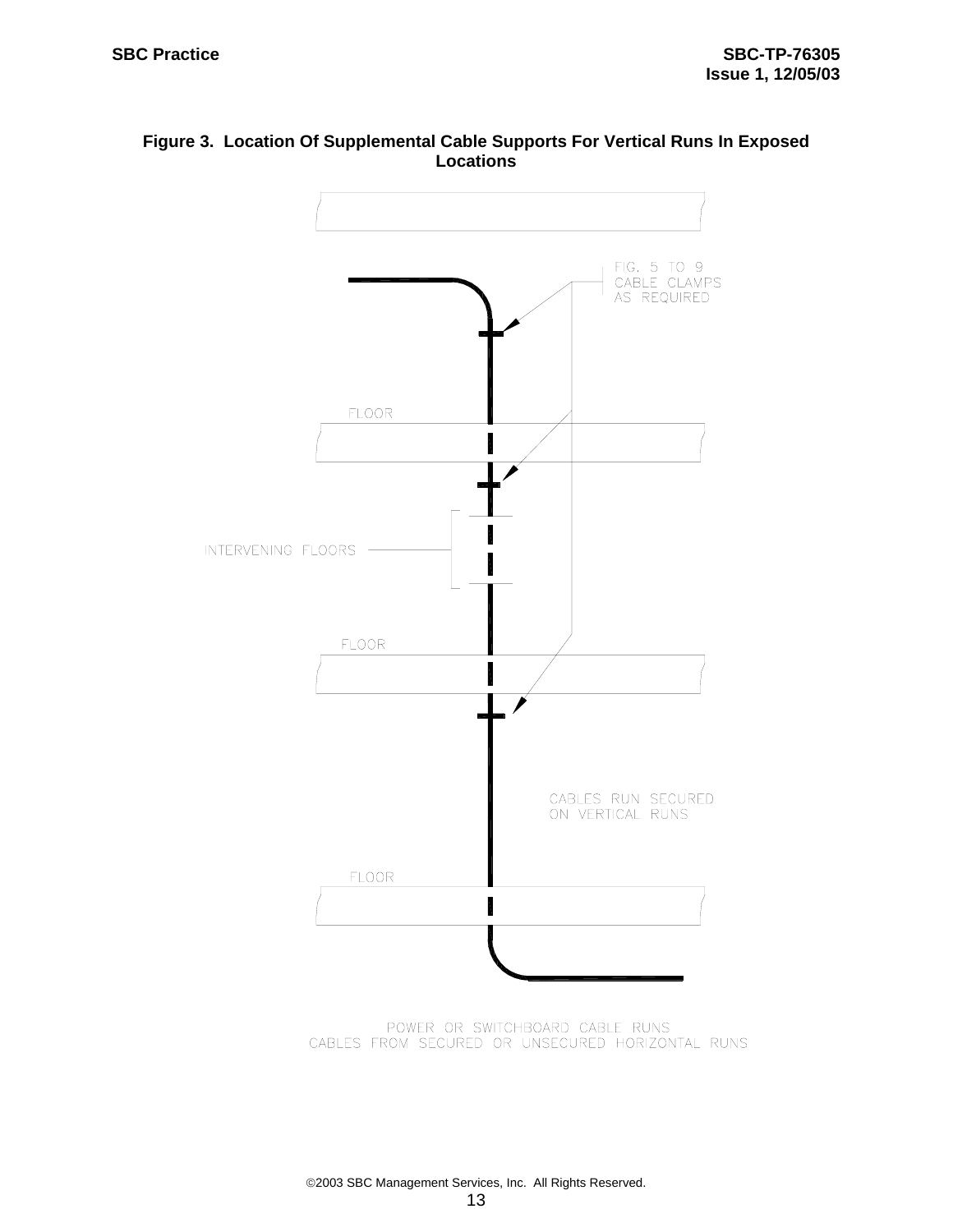### **Figure 4. Location Of Supplemental Cable Supports For Vertical Runs In Cable Shafts And Other Enclosures**



NOTE: CABLE CLAMPS ARE NOT REQUIRED ON VERTICAL RUNS WHICH ARE SECURED TO CABLE RACKS AT EVERY CROSS STRAP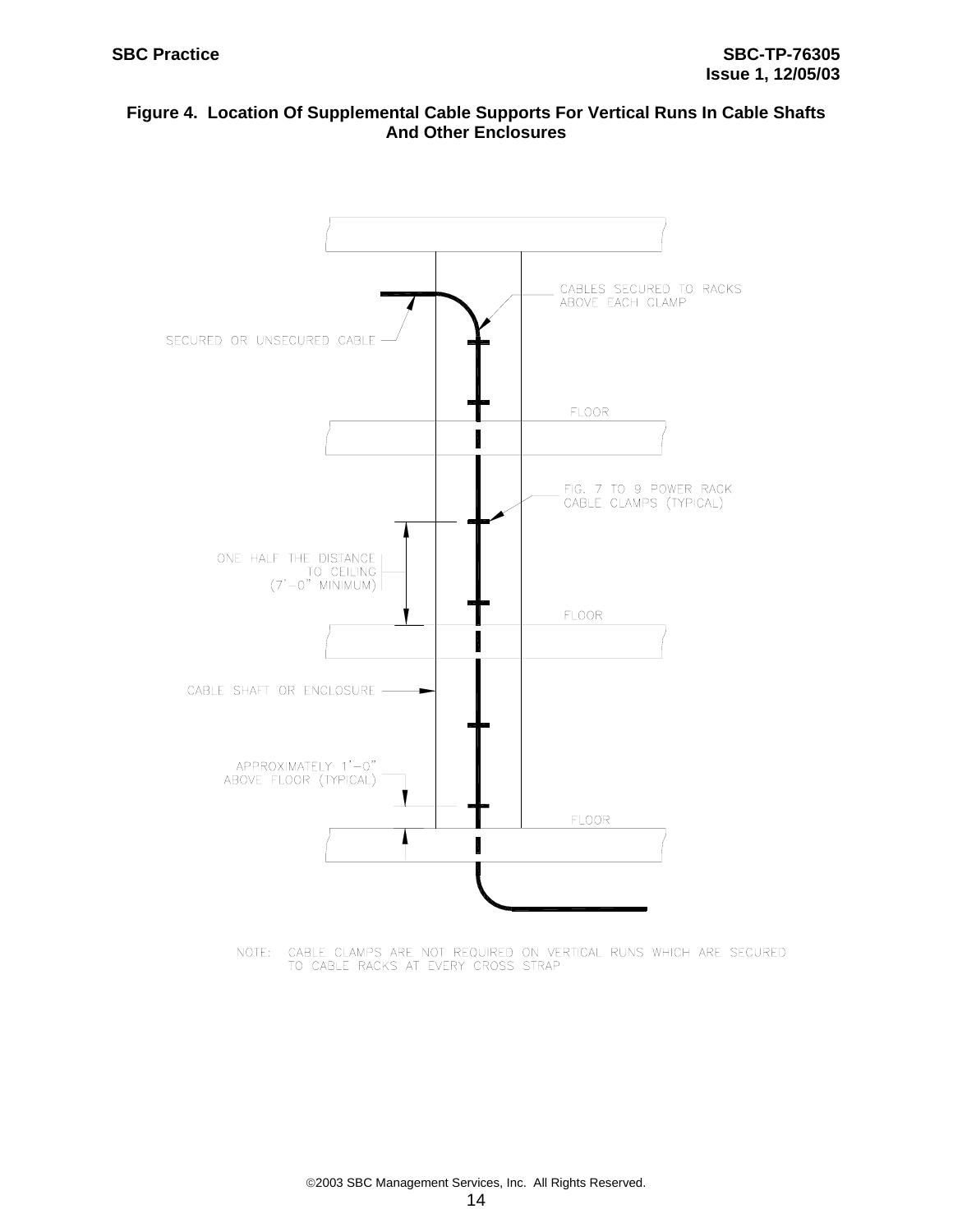

#### **Figure 5. Supplemental Vertical Cable Support For 1'-3" Misc. Cable Racks**

- 1. UNUSED CLAMP BARS AND HEX NUTS SHALL BE ASSEMBLED ON THREADED RODS FOR USE WITH FUTURE LAYERS OF CABLE
- 2. FIBER PROTECTION SHALL BE APPLIED TO CABLES WHERE CONTACT WITH NUTS OR THREADED RODS CAN NOT BE AVOIDED.
- 3. LOCATE CLAMPS 1 TO 1-1/2 INCHES FROM CABLE RACK CROSS STRAPS.
- 4. THREADED RODS SHALL BE APPROXIMATELY FLUSH WITH NUTS AT THE BACK
- 5. CLAMP BARS SHALL HOLD CABLES FIRM WITHOUT EXCESSIVE DEFORMATION OF CABLES.

**Figure 6. Supplemental Vertical Cable Support For 1'-8" Misc. Cable Racks** 

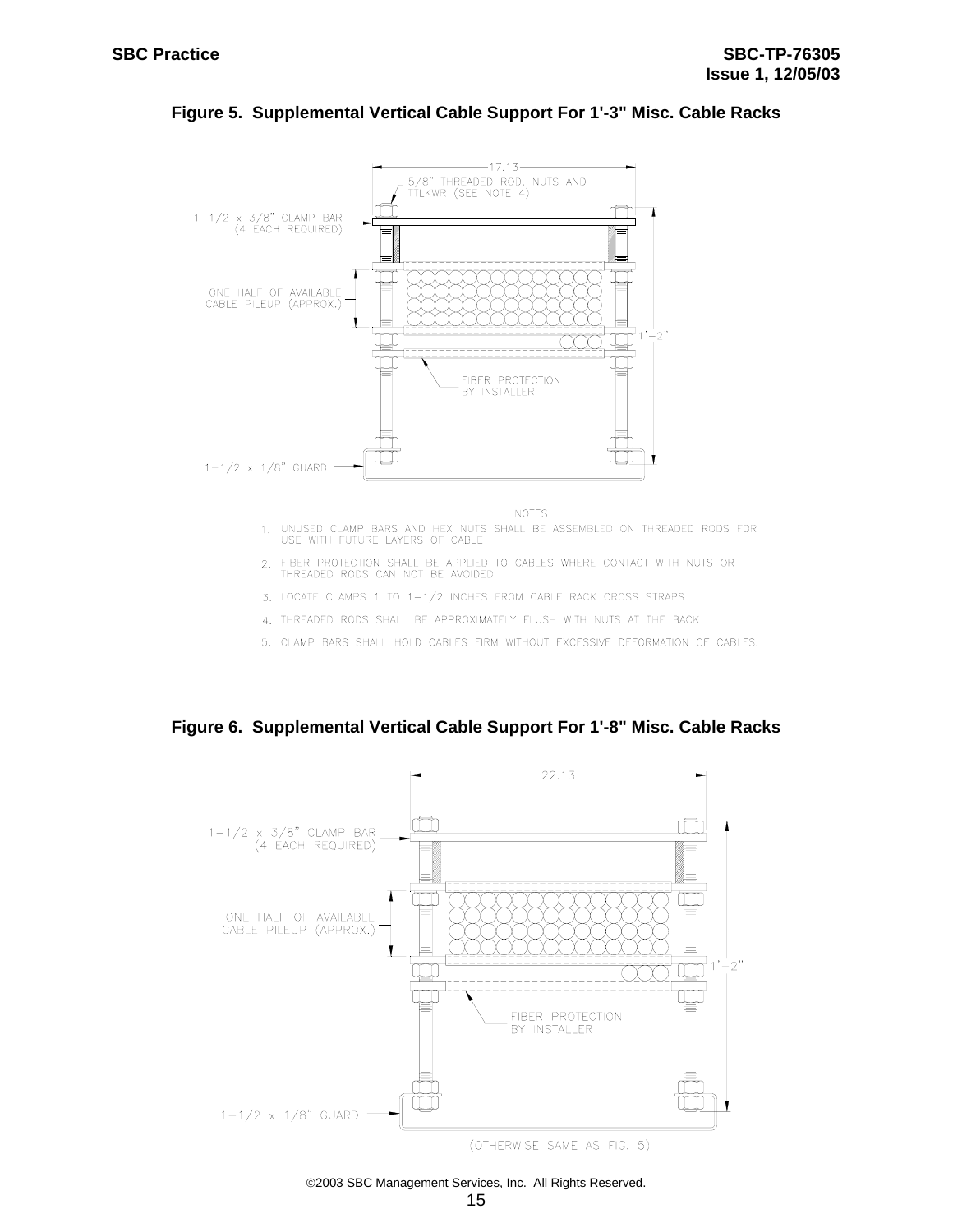

# **Figure 7 Supplemental Vertical Cable Support For 1'-3" Wide Power Cable Racks**

(OTHERWISE SAME AS FIG. 5)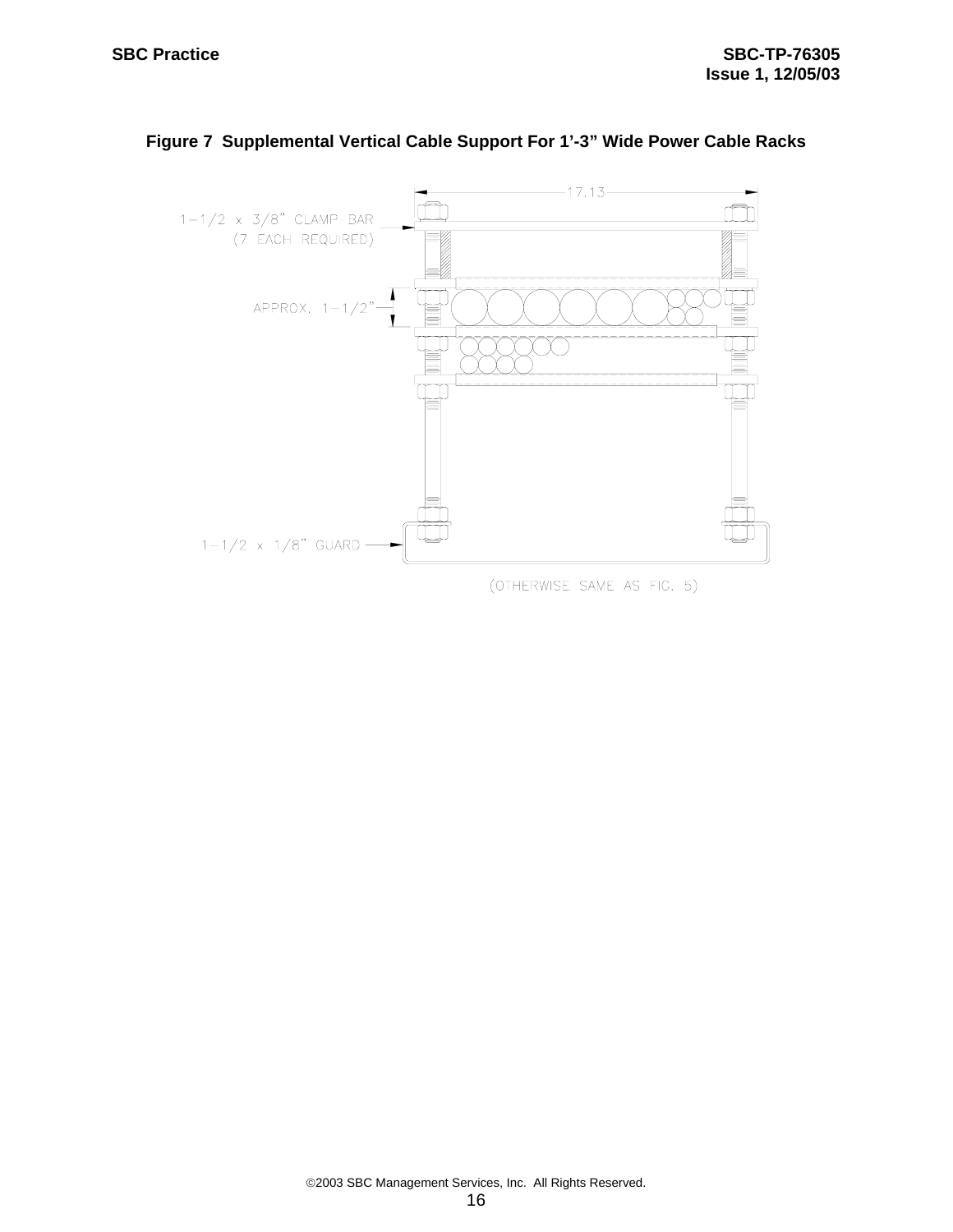$1-1/2 \times 1/8"$  GUARD<br>(2 EACH)

 $\Box$ 

T



m

(OTHERWISE SAME AS FIG. 5) PLAN VIEW

**Figure 8. Supplemental Vertical Cable Support For 1'-8" Wide Power**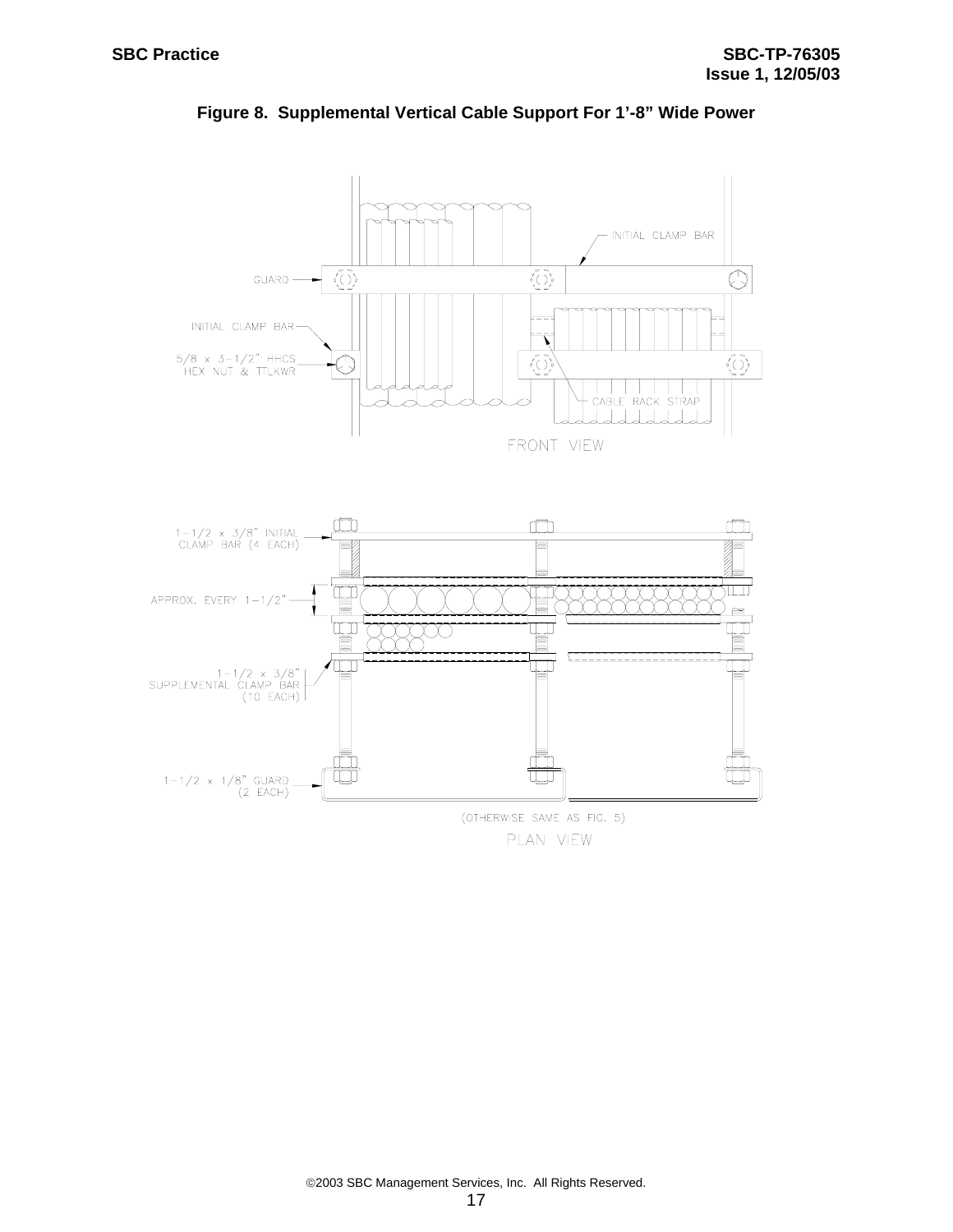

**Figure 9. Supplemental Vertical Cable Support For 2'-1" Wide Misc. Cable Racks**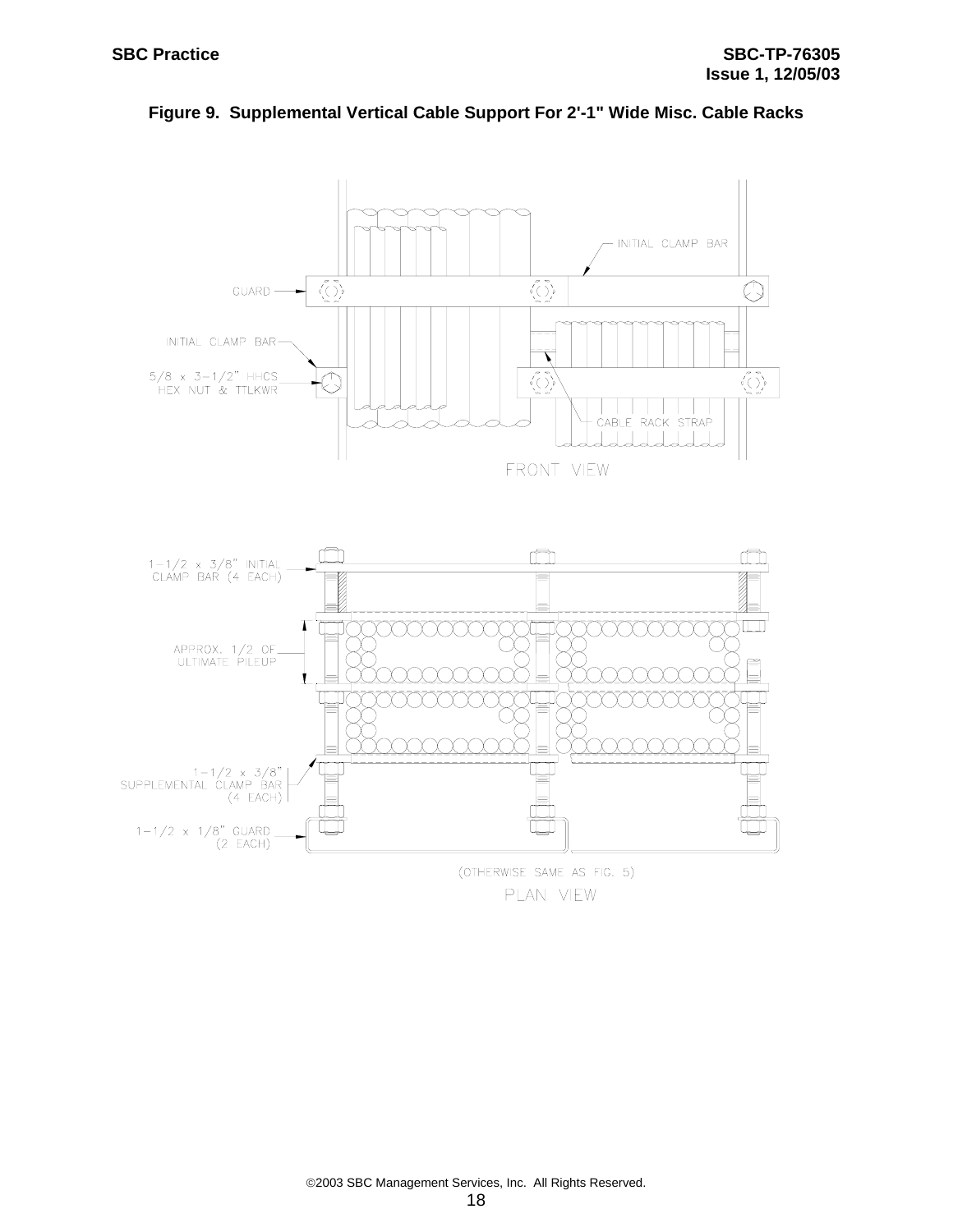

#### **Figure 10. Location Of Supplemental Cable Supports For Spiral Cable Runs**